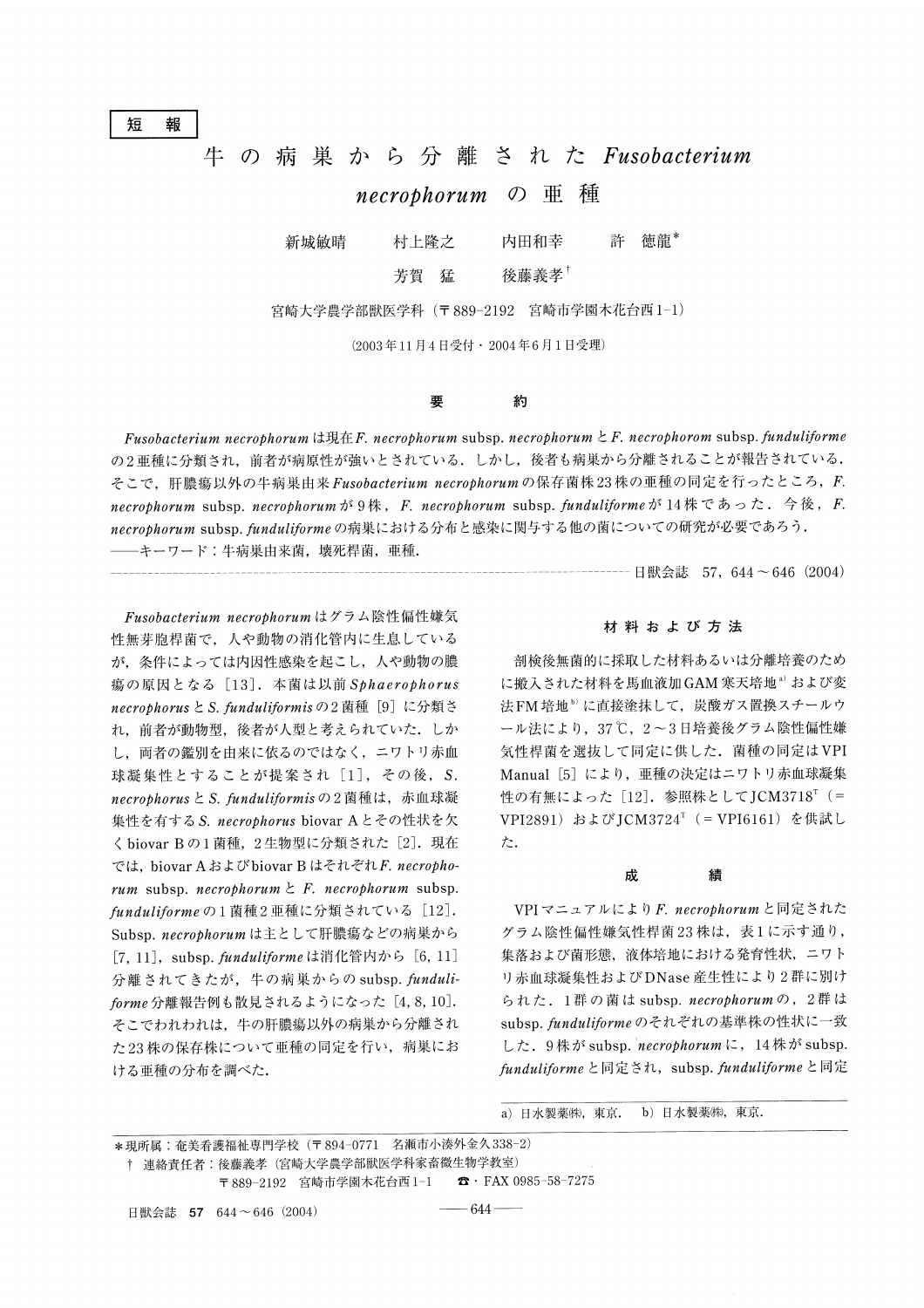表1 分離菌株の鑑別主性状

| 状<br>件         | 分離菌株          |                     | 参照菌株      |            |
|----------------|---------------|---------------------|-----------|------------|
|                | $1$ 群 $^{1)}$ | $2$ 群 <sup>2)</sup> | $Fnn^{3}$ | $Fnf^{4)}$ |
| 集落性状           | 扁平ラフ          | 凸スムース               | 扁平ラフ      | 凸スムース      |
| 菌 形 熊          | 長桿菌           | 短桿菌                 | 長桿菌       | 短桿菌        |
| 液体培地に<br>おける発育 | 濁<br>混        | 殿<br>沈              | 混<br>濁    | 沈<br>殿     |
| 鶏赤血球           |               |                     |           |            |
| 凝集性            |               |                     | $^{+}$    |            |
| <b>DNase</b>   |               |                     | $\ddot{}$ |            |

1) Fusobacterium necrophorum subsp. necrophorumと同定 さ れ た 群

- 2) Fusobacterium necrophorum subsp. funduliformeと同定 された群
- 3)Fusobacterium necrophorum subsp. necrophorum JCM  $3718$ <sup>T</sup>
- 4) Fusobacterium necrophorum subsp. funduliforme JCM  $3724$ <sup>T</sup>

された菌株が多かった(表2). 敗血症,子牛肺炎および 関節炎からは両亜種が,耳下腺膿瘍および大腿部膿瘍か らは subsp. necrophorum が, 門脈血栓, 脳膿瘍および 臍動脈周囲膿からは subsp. funduliformeが分離され た.

#### 考 察

牛の肝膿瘍から分離される F. necrophorumは, 圧倒 的に subsp. necrophorum が多く、また純粋状態で分離 される例も多い [11]. また、マウスに対する病原性も subsp. necrophorum が強いことなどから、起病性につ いては subsp. necrophorum に注意が向けられ, subsp. funduliforme はそれほど重要視されてこなかった. しか し、弱病原性とされてきたsubsp.funduliformeが病巣 から分離されることも報告されている [3,4,8,10]. こ れまでの多くの報告で、生物型あるいは亜種の記載がな いため、牛の病巣から分離される本菌の亜種の分離状況 は明らかではない.

今回の調査で、牛肝膿瘍以外の病巣から弱病原性と考 えられていた subsp. funduliforme が分離された. これ らのことから, subsp.necrophorumだけでなく, subsp. funduliformeにも注意を払う必要があろう. 又 吉ら [8] は牛の脳膿瘍から subsp. funduliforme を純 培養状に分離したが、その他の報告では混合感染例 [3, 4, 10] であった. 牛肝膿瘍では92例中85例から subsp. necrophorum が分離され、その内49例は単独 で、残りは他の菌との混合感染であった. 一方 subsp. funduliforme は14例から分離され、単独分離は1例で, 残りの13例はsubsp.necrophorum, Streptococus spp., Arcanobacterium pyogenes などと混合して分離された

| 表 2    | 各症例における亜種の分布        |                  |    |  |
|--------|---------------------|------------------|----|--|
| 来      | 菌                   | 株<br>数           |    |  |
| 由      | $\mathrm{Fnn}^{1)}$ | Fnf <sup>2</sup> | 計  |  |
| 敗血症    | 4                   | 4                | 8  |  |
| 子牛肺炎   | 2                   | 2                | 4  |  |
| 脾膿瘍    | 0                   | 4                | 4  |  |
| 関節炎    |                     |                  | 2  |  |
| 耳下腺膿瘍  |                     | 0                | 1  |  |
| 大腿部膿瘍  |                     | 0                |    |  |
| 門脈血栓   |                     |                  |    |  |
| 脳 膿 瘍  |                     |                  |    |  |
| 臍動脈周囲膿 |                     |                  |    |  |
| 計      | 9                   | 14               | 23 |  |

1) Fusobacterium necrophorum subsp. necrophorum

2) Fusobacterium necrophorum subsp. funduliforme

[11]. 今回は保存菌株を用いたF. necrophorumのみに ついての報告であるが、肝膿瘍菌検索例のような他の菌 の分離も含めたより詳細な研究が今後必要であろう.

### 引 用 文 献

- [1] Beerens H: Ann Inst Pasteur, 86, 384-386 (1954)
- [2] Fiévez L : Étude Comparée des Souches de Sphaerophorus necrophorus Isolées chez l'Homme et chez 1' Animal, Presses Academiques Europeennes, Bruxelles (1963)
- [3] Goret P, Pilet CH, de Cadore F, Aladame N: Bul Acad Vet, 29, 413-418 (1956)
- [4] 後藤義孝, 村上隆之, 小池暁子, 許 徳龍, 芳賀 猛, 新城敏晴: 日獣会誌, 56, 528-530 (2003)
- [5] Holdeman LV, Cato PE, Moore WEC: Anaerobic Laboratory Manual, 4<sup>th</sup> ed, Virginia Polytechnic Institute and state University, Blacksburg, VA, U.S.A. (1977)
- [6] Kanoe M, Imagawa H, Toda M: Bull Fac Agr Yamaguchi Univ, 26, 161-172 (1975)
- [7] Kanoe M, Imagawa H, Toda M, Sato A, Inoue M, Yoshimoto Y : Jpn J Vet Sci, 38, 263-268 (1976)
- [8] 又吉正直, 安里 仁, 玉代勢元太, 新城敏晴: 日獣会誌, 54, 177-180 (2001)
- [9] Prevot AR: Manual de Classification et de Determination des Bacteries Anaerobies, pp274-290, Masson et C<sup>ie</sup>, Paris (1957)
- [10] Shinjo, T: Ann Microbiol (Institut Pasteur), 134 B, 401-409 (1983)
- [11] 新城敏晴:ウシの肝膿瘍, 光岡知足偏, 腸内フローラと 感染症, 161-190, 学会出版センター, 東京 (1984)
- [12] Shinjo T, Fujisawa T, Mitsuoka T: Int J Syst Bacteriol, 41, 395-397 (1991)
- [13] Timoney JF, Gillespie JH, Scott FW, Barlough JE: Hagan and Bruner's Microbiology and Infectious Diseases of Domestic Animals, 8th ed, 161-170, Comstock Publishing Associates, Ithaca and London (1988)

 $645 -$